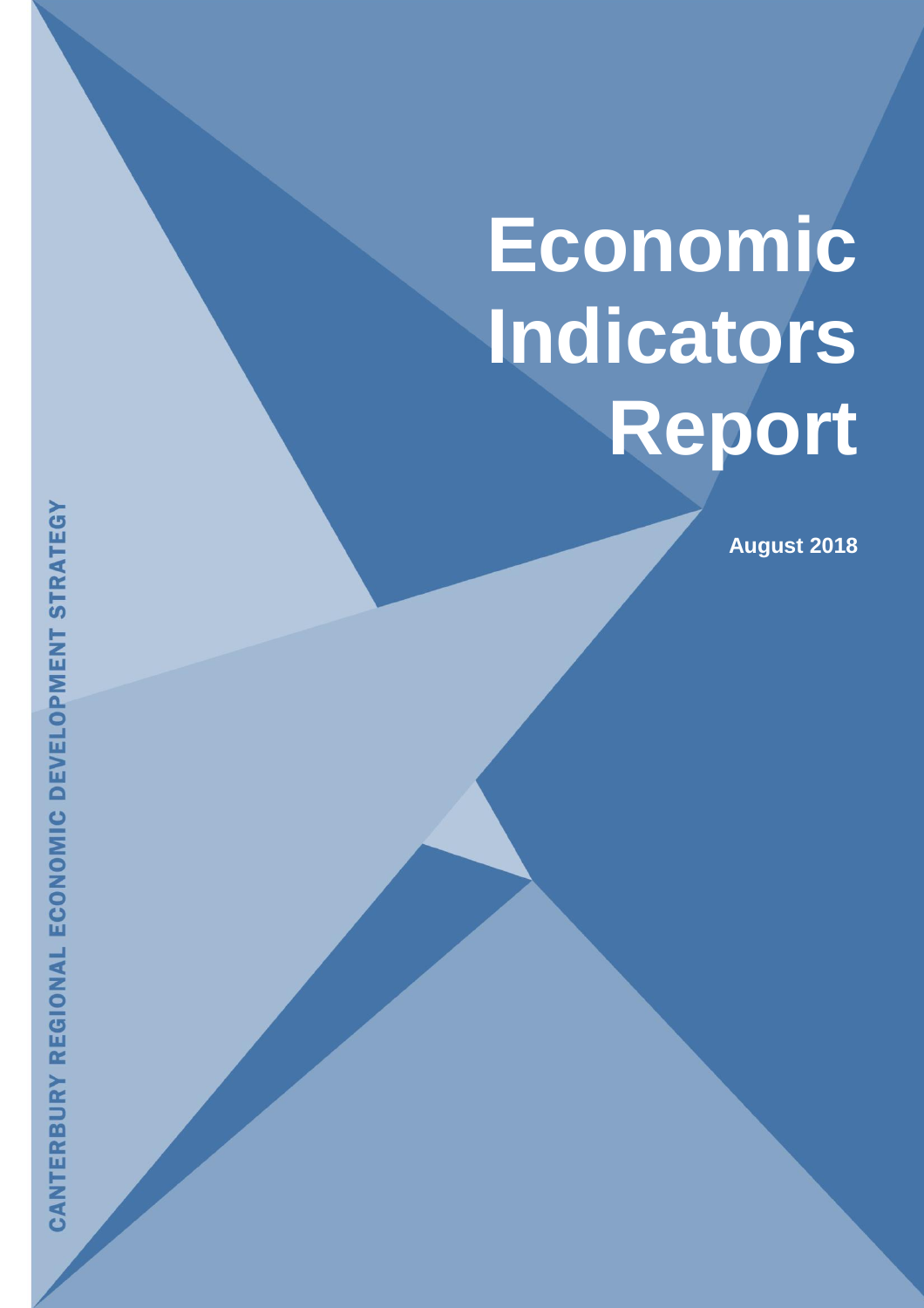# **Contents**

| Progress on the Canterbury Land and Water Regional Plan (LWRP)  11 |  |
|--------------------------------------------------------------------|--|
|                                                                    |  |
|                                                                    |  |
|                                                                    |  |
|                                                                    |  |
|                                                                    |  |
|                                                                    |  |
|                                                                    |  |
|                                                                    |  |
|                                                                    |  |
|                                                                    |  |
|                                                                    |  |
|                                                                    |  |
|                                                                    |  |
|                                                                    |  |
|                                                                    |  |
|                                                                    |  |
|                                                                    |  |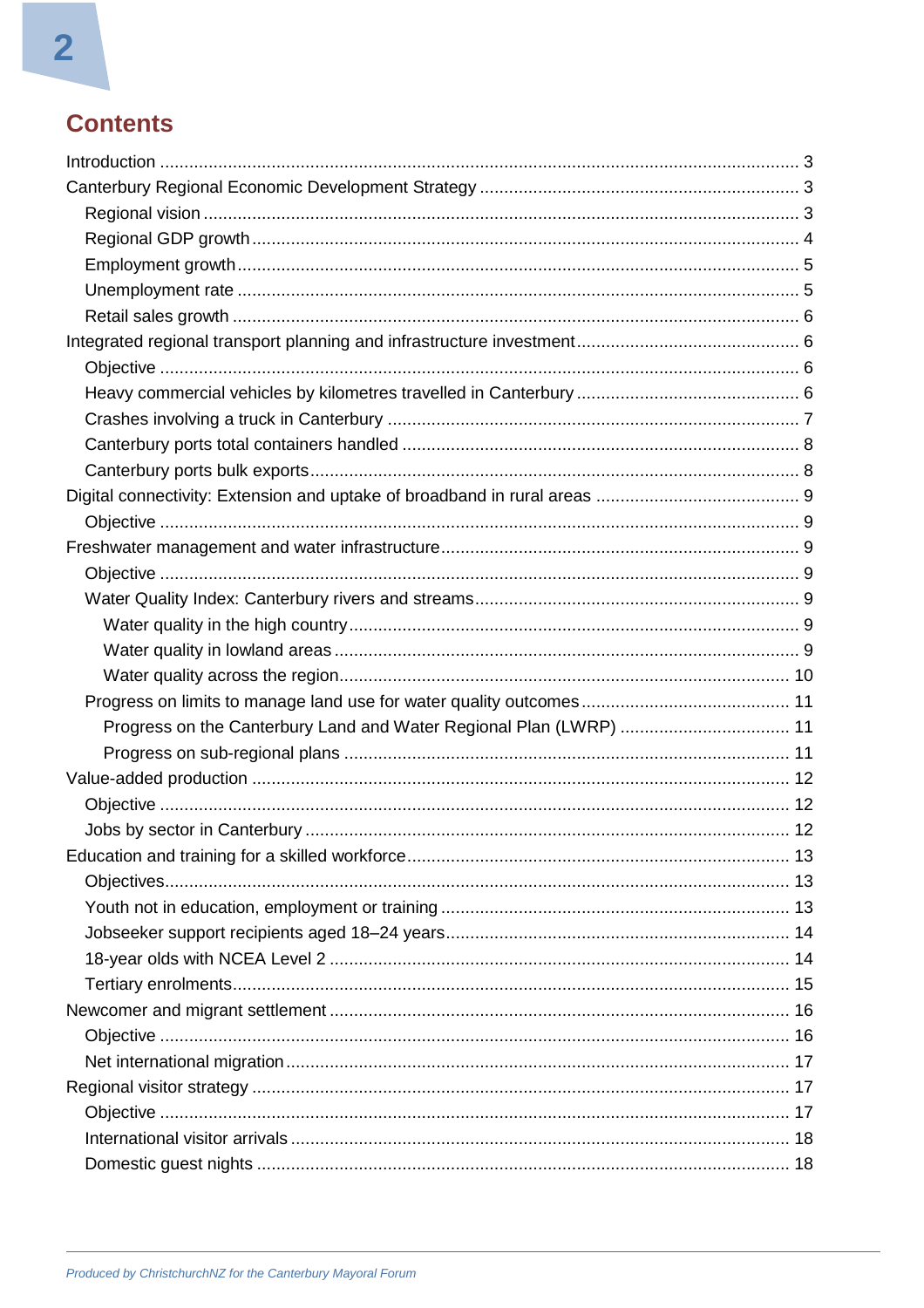# <span id="page-2-0"></span>**Introduction**

ChristchurchNZ prepares this report for the Canterbury Mayoral Forum. The report informs the Forum's ongoing development and implementation of the Canterbury Regional Economic Development Strategy*.*

The Strategy, first published in 2015, has seven priority work programmes:

- integrated regional transport planning and infrastructure investment
- digital connectivity: extension and uptake of fast broadband in rural areas
- freshwater management and water infrastructure
- value-added production
- education and training for a skilled workforce
- newcomer and migrant settlement
- regional visitor strategy.

For each work programme, we have selected a small number of indicators for which available data permit time trend analysis and, where possible, disaggregation to territorial authority level.

For the first time, the August 2018 report provides indicators for our regional transport work programme (pages 6–8).

The Water Quality Index indicator (page 10) will be updated for the report to the Mayoral Forum in February 2019. By then, we will also be able to provide an indicator of broadband coverage across the region.

# <span id="page-2-1"></span>Canterbury Regional Economic Development Strategy

## <span id="page-2-2"></span>**Regional vision**

*A region making the most of its natural advantages to build a strong innovative economy with resilient, connected communities and a better quality of life for all.*

**Produced by ChristchurchNZ for the Canterbury Regional Economic deformation**<br> **Programmes:**<br> **Provestment**<br> **Produced by Christian and areas**<br> **Produced by Christchurch and areas**<br> **Produced by ChristchurchNZ for the regi** A key driver of the Canterbury Regional Economic Development Strategy is to position the region's economy for sustainable growth as the earthquake rebuild eases off and ceases to inflate economic activity and employment.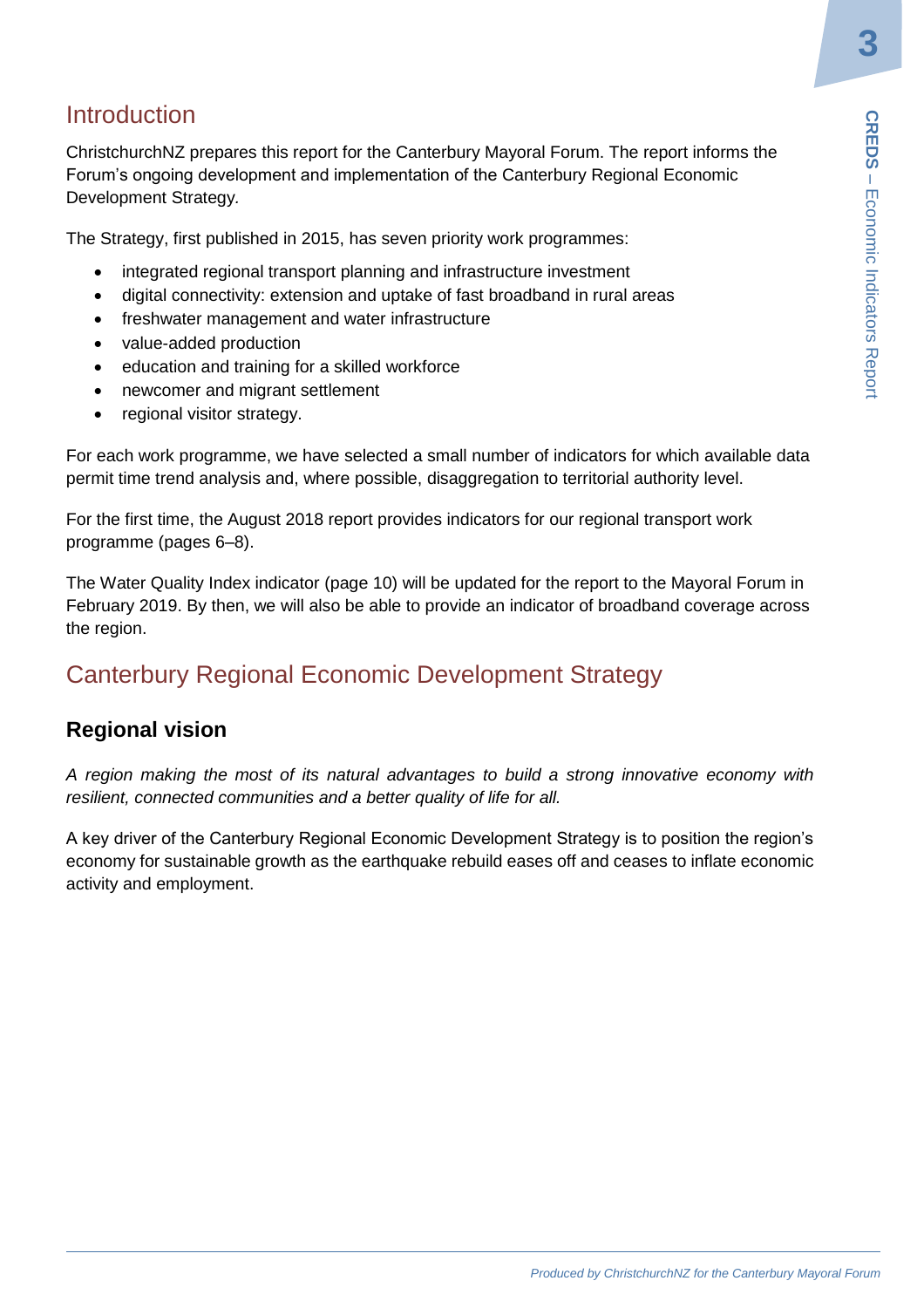<span id="page-3-0"></span>



Canterbury's GDP growth was significantly higher than New Zealand's following the earthquakes, reflecting the rapid expansion of rebuild activity. Rebuild activity has now passed its peak, helping to explain why the growth rate of overall GDP in the Canterbury region is now below the New Zealand growth rate. Despite this, the level of activity in Canterbury is set to stay elevated for at least another two years – remaining a busy economy. Even after the rebuild is completed, other underlying or core parts of the economy – such as manufacturing, agribusiness and tourism – are well placed to take the baton.





GDP growth across Canterbury's districts varies significantly. This in part reflects the volatility inherent in small economies – one-off events can have a significant impact. Growth in the year to March 2018 was positive in all districts. The easing rebuild appears to be suppressing growth in Christchurch and therefore Canterbury; despite this, growth is strong in Waimate, Waitaki and Mackenzie District, in particular. Kaikōura is also experiencing substantial growth, as it recovers from the 2016 earthquake.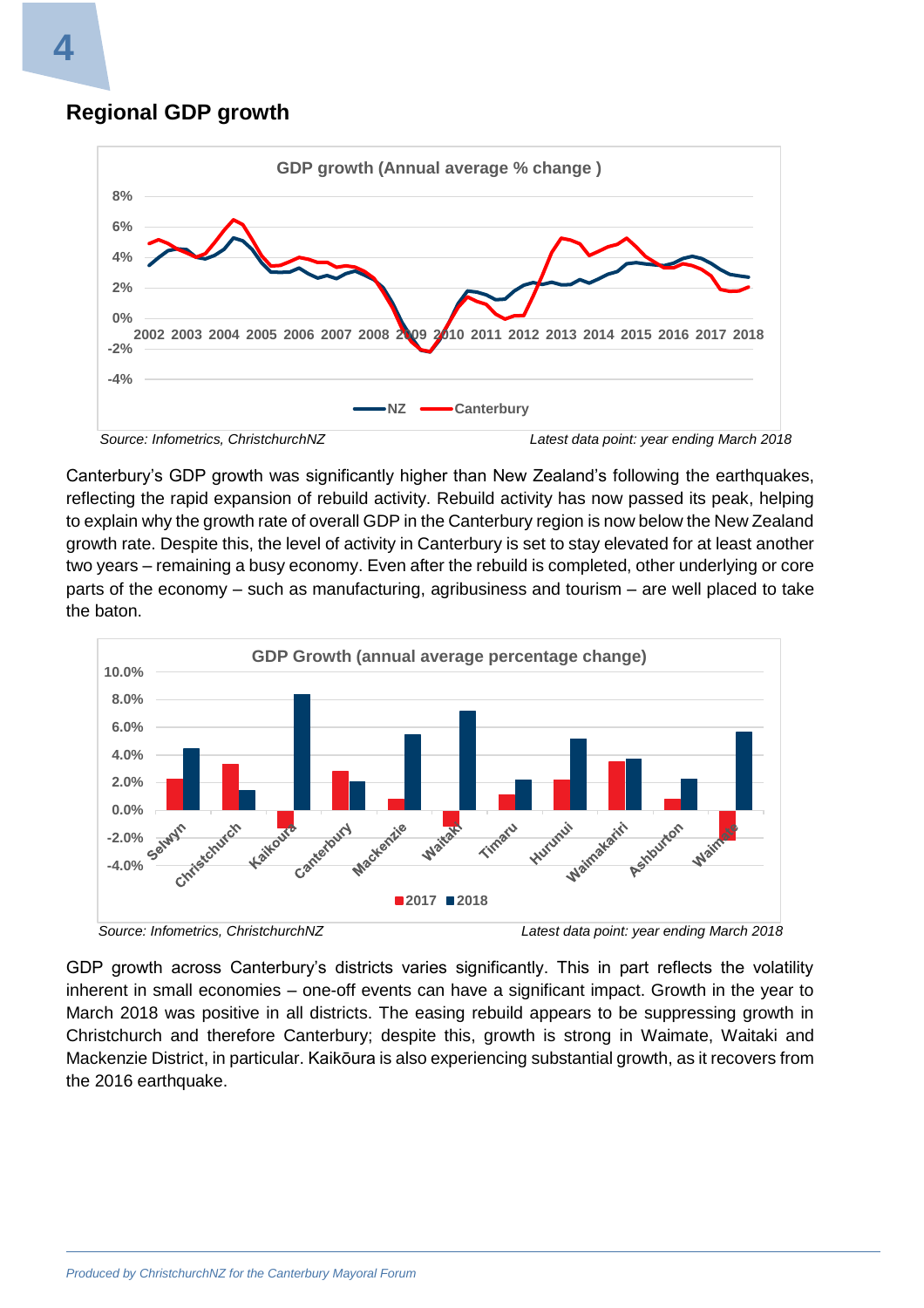## <span id="page-4-0"></span>**Employment growth**



In line with the picture for the wider economy, employment growth in the Canterbury region has outperformed New Zealand as a whole during the early rebuild period. It was inevitable, however, that as employment in the region rapidly scaled up to meet the rebuild needs, the same pace of growth could not be sustained forever. We are currently seeing this reduced growth. While employment growth is below the national average, it is still very strong – especially in comparison to GDP growth.

## <span id="page-4-1"></span>**Unemployment rate**



*Source: Statistics New Zealand Latest data point: June 2018*

The mirror image of strong employment growth in Canterbury is, of course, a low unemployment rate. From 2012 onwards, Canterbury's unemployment rate diverged well below the national average and in June 2018 sits at 4% – below the national average of 4.44%. As the rebuild eases, it is expected that the unemployment rate will converge with the national average.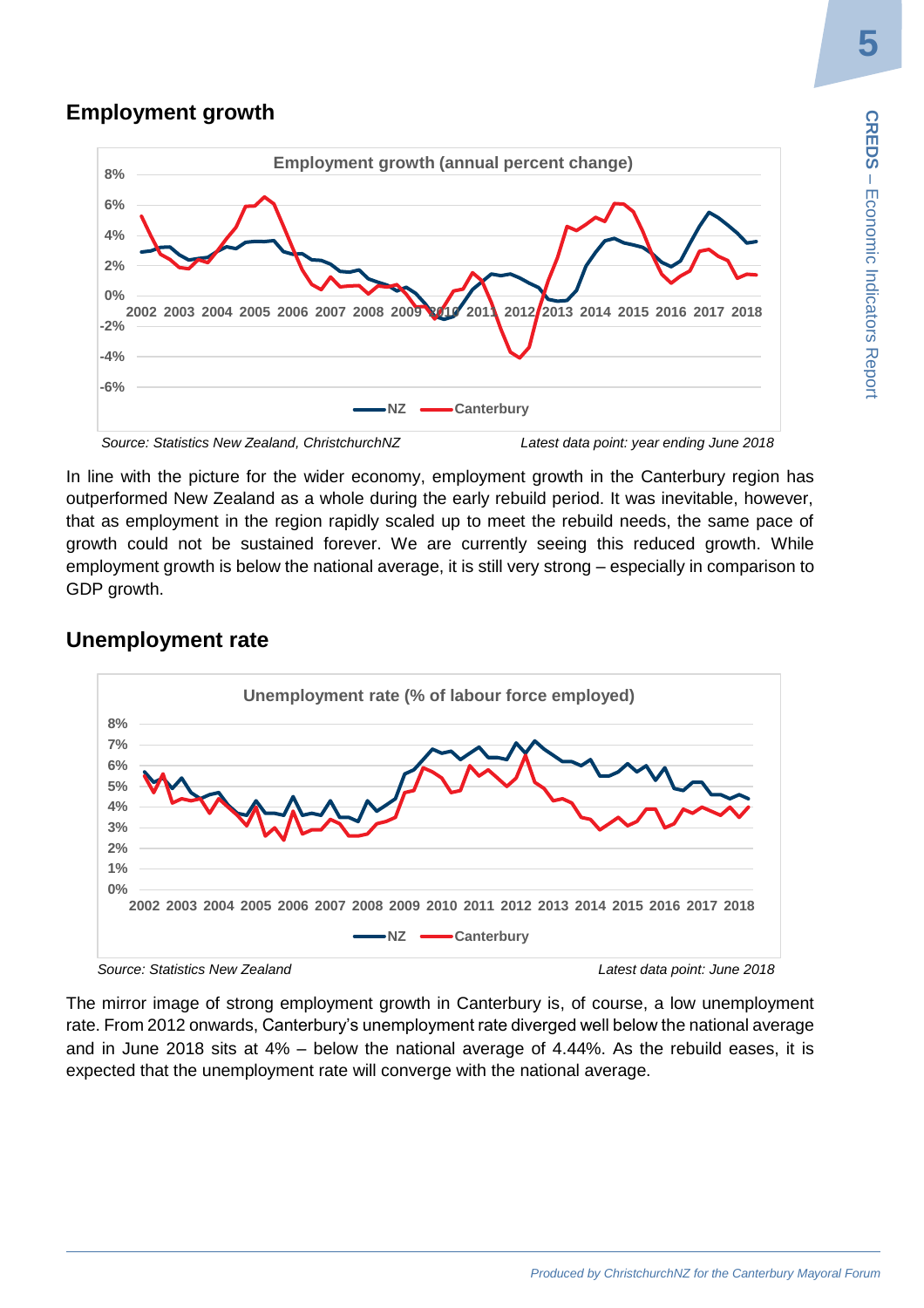#### <span id="page-5-0"></span>**Retail sales growth**



Retail sales in Canterbury have been easing for the past year and a half, with growth rates continuing to follow this trend in the March 2018 quarter. The period of high growth after 2010 may have been driven by migrants forming new households, retail sales of building products and general economic confidence resulting from strong business and employment opportunities. In the year to March, the value of retail sales in the region increased by 2.5%, compared to growth of 4% nationally.

# <span id="page-5-1"></span>Integrated regional transport planning and infrastructure investment

## <span id="page-5-2"></span>**Objective**

*Integrated transport planning across modes (air, rail, shipping and road transport) that:*

- *prioritises a resilient transport network*
- *enables the efficient movement of people and freight into, out of and within the Canterbury region*
- *improves social connectedness and wellbeing, supports visitor strategies and improves road safety.*

## <span id="page-5-3"></span>**Heavy commercial vehicles by kilometres travelled in Canterbury**

The following graph (page 7) shows all the heavy vehicles that have travelled across the highway/road network within Canterbury. This includes travel by any heavy vehicle over 3.5 tonnes, such as combination heavy vehicle, buses, coaches and light trucks. When comparing the financial year of 2015/2016 with 2016/2017 we can see a fall in the level of activity of 6%. The impacts of the Canterbury earthquakes and rebuild activity are likely reflected in the sharp growth from 2011/2012 and therefore the negative growth seen of late may be attributed to the easing back of rebuild activity.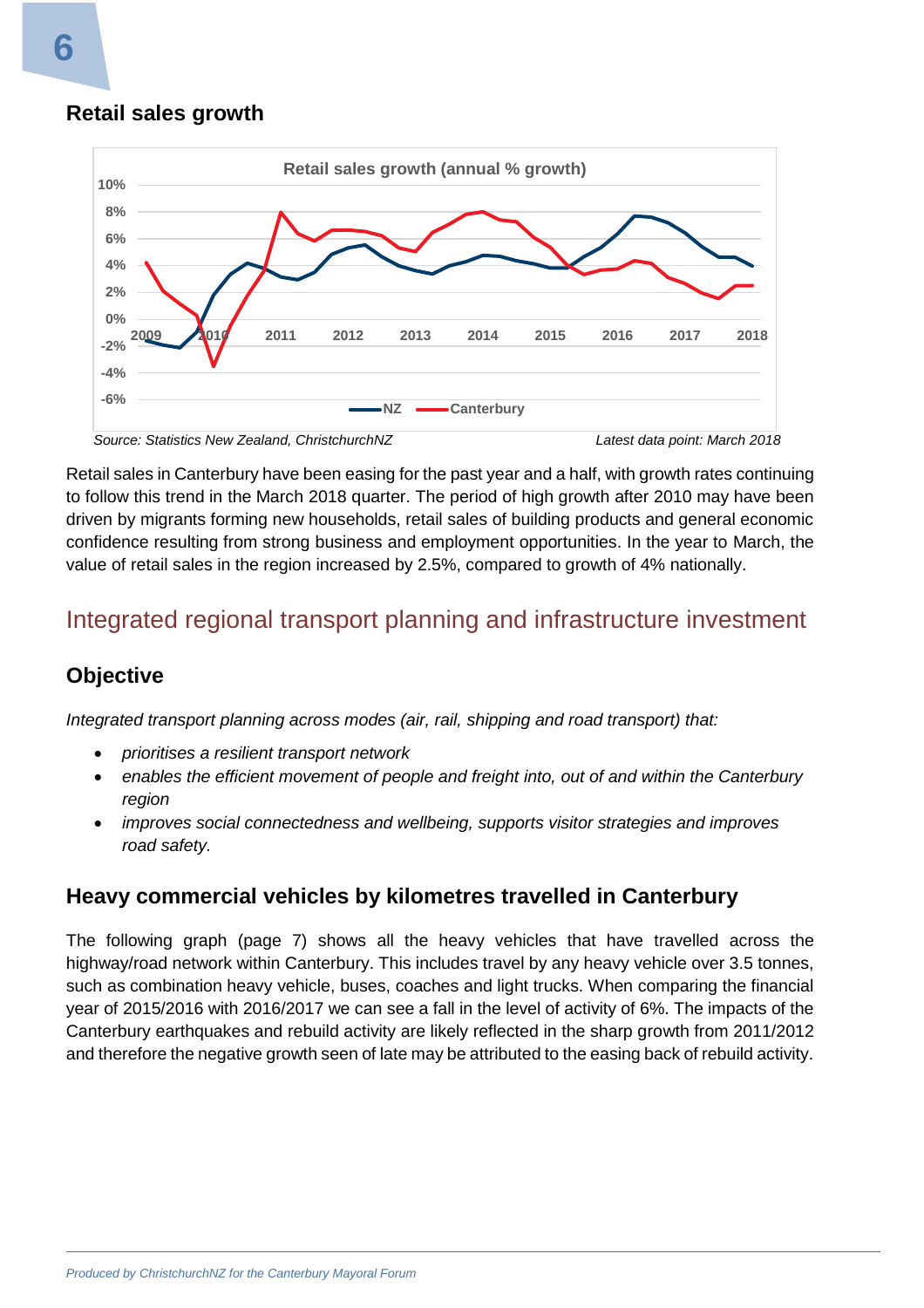

 *Source: NZ Transport Agency, ChristchurchNZ Latest data point:2017*

# <span id="page-6-0"></span>**Crashes involving a truck in Canterbury**



*Source: Transport Agency Data (CAS) Latest data point: 2017* 

Crashes involving a truck as the main contributing factor in a crash in Canterbury have declined by 16% between the financial years of 2015/16 and 2016/17.

# **Annual rail volumes to and from Canterbury**

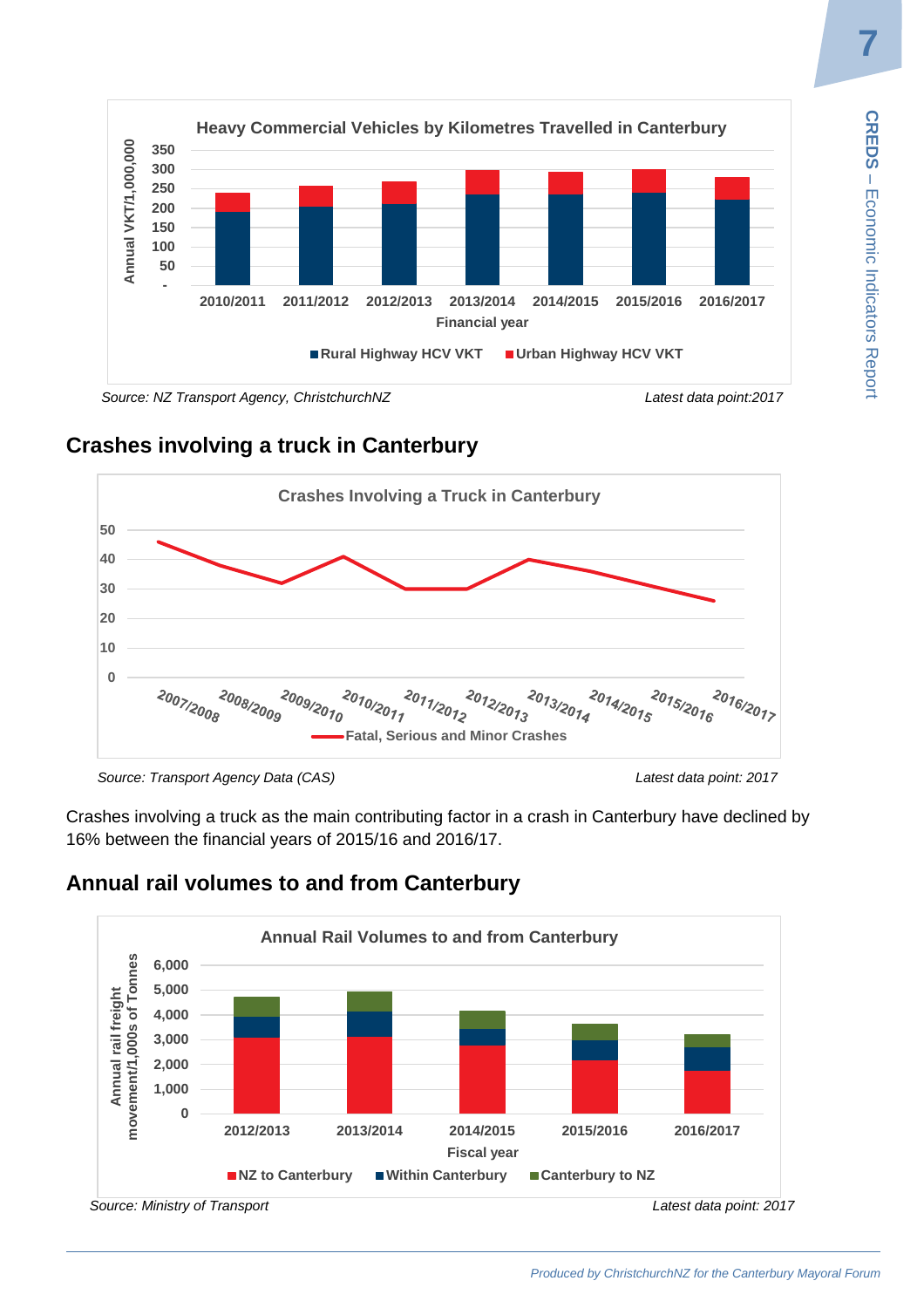Annual rail freight in tonnes to and from Canterbury has been showing consistent decline since the financial year 2013/14. The fall can be considered a result, in part, of the decline in coal volumes in recent years.



## <span id="page-7-0"></span>**Canterbury ports total containers handled**

The above graph illustrates all containers (twenty-foot equivalent unit) handled by financial year. This includes both exports and imports. Following some consistent growth between 2010/11 and 2014/15 the most recent financial year saw a decrease in containers handled of 3%, suggesting that this activity is beginning to level out.



## <span id="page-7-1"></span>**Canterbury ports bulk exports**

 *Source: Ministry of Transport latest point: 2017*



This annual data shows all bulk exports from Canterbury ports. The patterns of trade are influenced by a number of factors such as international prices and availability of commodities which impact on volumes. Between the financial years 2015/16 and 2016/17, Canterbury bulk exports increased by 19%.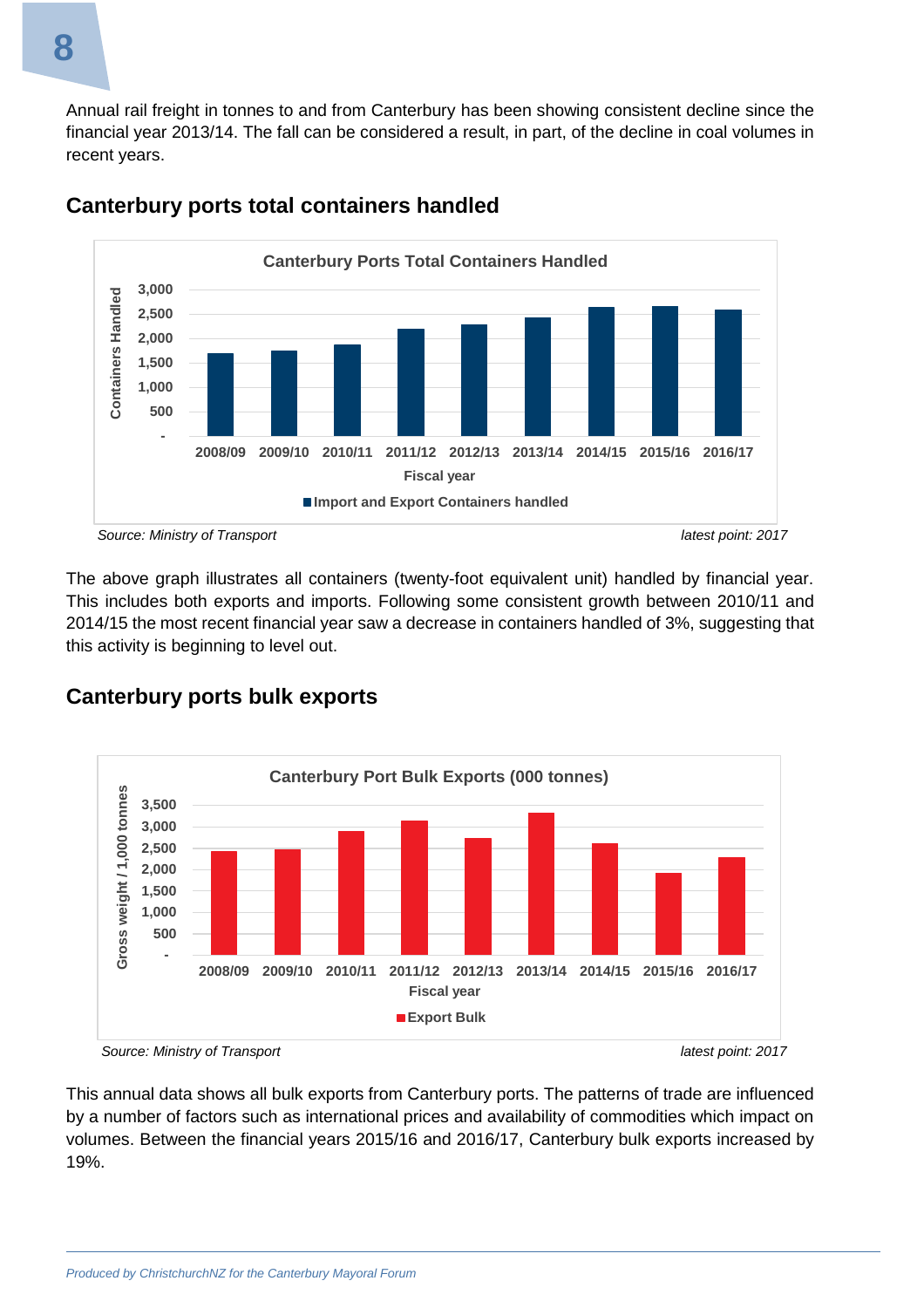# <span id="page-8-0"></span>Digital connectivity: Extension and uptake of broadband in rural areas

## <span id="page-8-1"></span>**Objective**

*A fully connected Canterbury – so the whole region can achieve the best possible results in health, education, social connectedness, economic growth and the environment.*

Mapping remaining gaps in mobile and broadband coverage and Mobile Black Spots is an accelerator project for 2017/18. The project will proceed in three stages:

- identifying and GIS mapping coverage gaps
- analysing these gaps for economic and social significance
- advocacy with the telecommunications sector to find solutions.

Mapping of coverage is scheduled for completion by the end of September 2018 and will be reported in the February 2019 indicators report.

## <span id="page-8-2"></span>Freshwater management and water infrastructure

## <span id="page-8-3"></span>**Objective**

**Produced by ChristchurchNZ for the Canterbury Mayoral Forumon the Western Christopher Christian Christmann Mobile Black Spots is an accelerator or a more invironment.<br>
<b>Produced Black Spots is an accelerator** or a more in *Development of water infrastructure and environmental restoration initiatives achieve the Canterbury Water Management Strategy vision:* To enable present and future generations to gain the greatest social, economic, recreational and cultural benefits from our water resources within an environmentally sustainable framework*.*

## <span id="page-8-4"></span>**Water Quality Index: Canterbury rivers and streams**

A Water Quality Index is used to summarise physical and chemical water quality for river and stream sites in Canterbury, as an indicator of overall water quality. This indicator is unchanged since the August 2017 *Economic Indicators Report*. New data will become available in September 2018, which we will report in February 2019.

#### <span id="page-8-5"></span>Water quality in the high country

- Water quality in the high country is variable among river types, predominantly influenced by sediment input and associated contaminants.
- Hill-fed streams may be hampered by the variable quality of inflowing spring-fed tributaries or fluxes of contaminant sources during high flows.
- Alpine and hill-sourced rivers are generally less impacted by contamination sources due to a large volume of flow originating from high up in the catchment.

<span id="page-8-6"></span>Water quality in lowland areas

- Water quality in lowland areas is typically poorer than in high-country areas, generally because of the greater intensity of land use in the warmer, flat low country.
- An additional factor is the accumulation of contaminants in groundwater, which reemerge in lowland streams.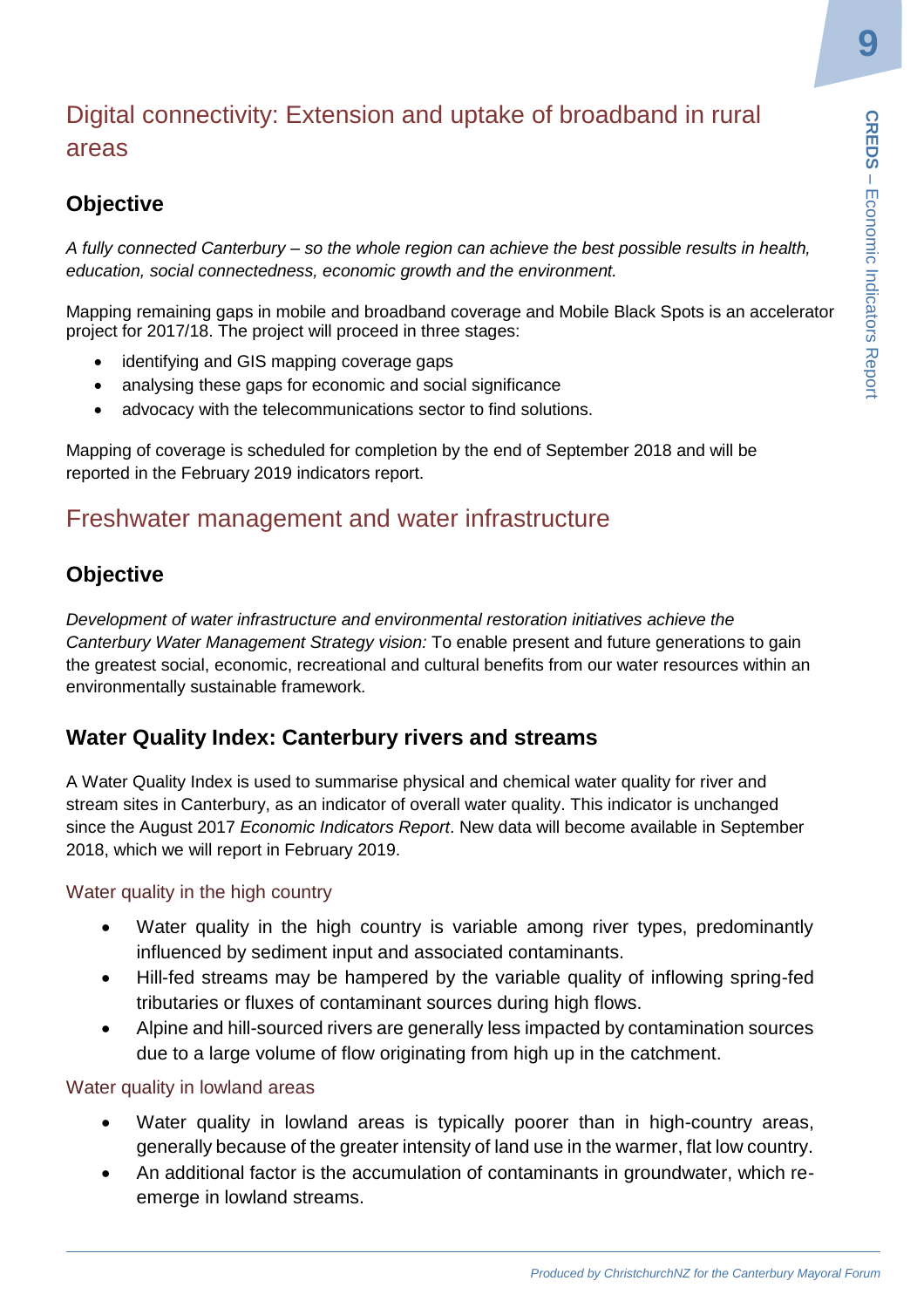• Spring-fed streams tend to meander through farms and are susceptible to both localised and diffuse contaminant sources. These streams show the greatest variation in water quality.







2008-10

2010-12

2009-11

2011-13

2014-15

2015-16

2013-14





## <span id="page-9-0"></span>Water quality across the region

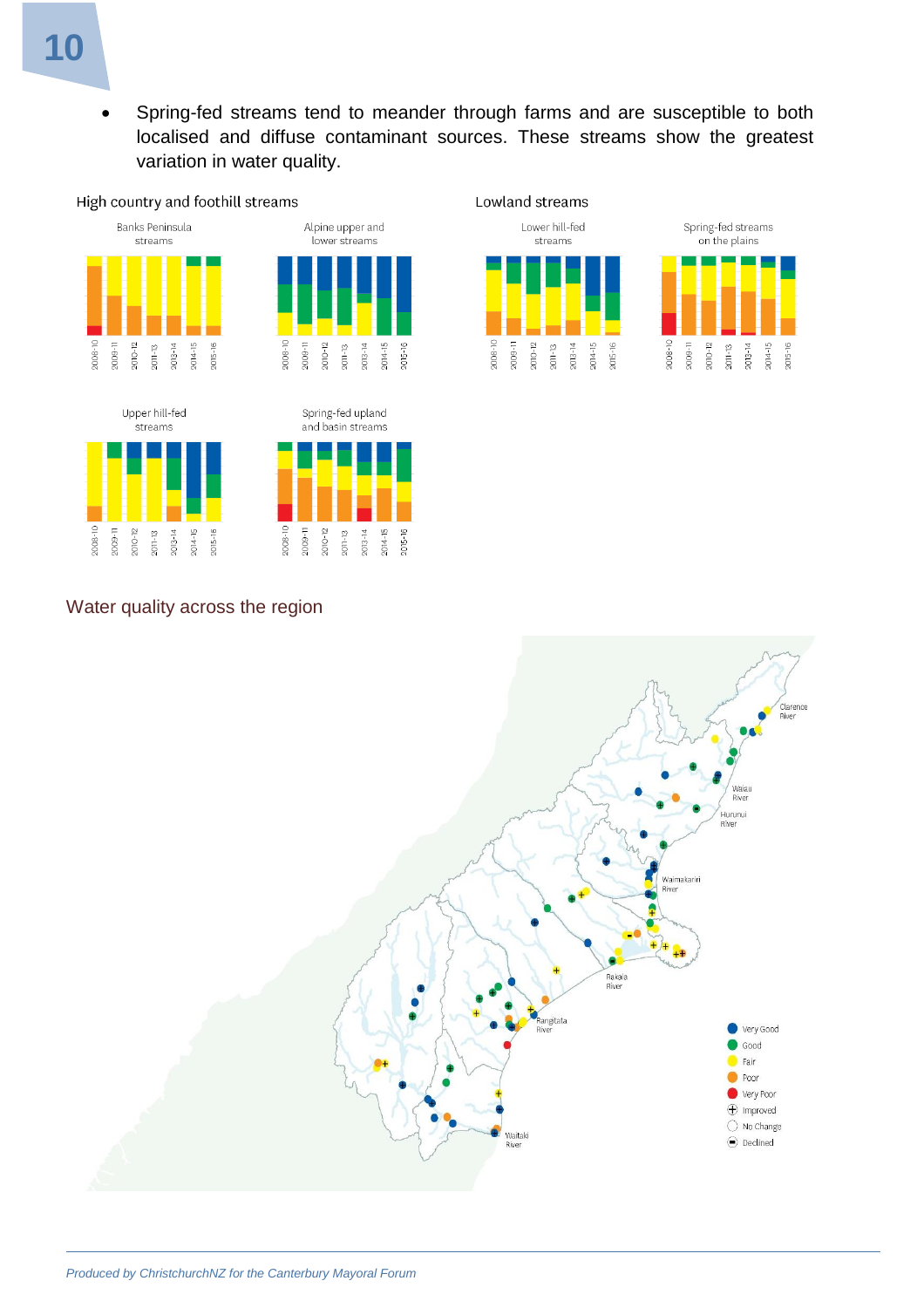## <span id="page-10-0"></span>**Progress on limits to manage land use for water quality outcomes**

#### <span id="page-10-1"></span>Progress on the Canterbury Land and Water Regional Plan (LWRP)

- A LWRP was first notified in 2012 and the final parts of it became operative in February 2017.
- Plan Change 4, an Omnibus Plan Change to the LWRP, became operative in March 2017.
- Part A of Plan Change 5 revises the regional-level approach to farm nutrient management and incorporates nutrient discharge limits based on industry-agreed Good Management Practices. Council adopted the decision of the independent hearings panel in June 2017. This decision is currently under appeal.
- A further omnibus Plan Change will be notified in mid-2019 to ensure the LWRP is responsive to new directives from central government, emerging environmental issues and other strategic priorities of the regional council.

#### <span id="page-10-2"></span>Progress on sub-regional plans

 $\overline{a}$ 

| ategy Progress Report. <sup>1</sup>                                                                             | tcomes and values into resource management plans. We have made significant progress in<br>ting environmental limits on land use through the LWRP and ongoing work on sub-regional<br>Ins. The planning framework is summarised in the 2017 Canterbury Water Management |                                                                           |                                                                               |                                                        |                                                                                                                                                                                                                                                                                                                                                                                                                                                                                                                                                                                     |
|-----------------------------------------------------------------------------------------------------------------|------------------------------------------------------------------------------------------------------------------------------------------------------------------------------------------------------------------------------------------------------------------------|---------------------------------------------------------------------------|-------------------------------------------------------------------------------|--------------------------------------------------------|-------------------------------------------------------------------------------------------------------------------------------------------------------------------------------------------------------------------------------------------------------------------------------------------------------------------------------------------------------------------------------------------------------------------------------------------------------------------------------------------------------------------------------------------------------------------------------------|
| February 2017.<br>2017.                                                                                         | hearings panel in June 2017. This decision is currently under appeal.<br>issues and other strategic priorities of the regional council.                                                                                                                                |                                                                           |                                                                               |                                                        | A LWRP was first notified in 2012 and the final parts of it became operative in<br>Plan Change 4, an Omnibus Plan Change to the LWRP, became operative in March<br>Part A of Plan Change 5 revises the regional-level approach to farm nutrient<br>management and incorporates nutrient discharge limits based on industry-agreed<br>Good Management Practices. Council adopted the decision of the independent<br>A further omnibus Plan Change will be notified in mid-2019 to ensure the LWRP is<br>responsive to new directives from central government, emerging environmental |
|                                                                                                                 |                                                                                                                                                                                                                                                                        |                                                                           |                                                                               |                                                        |                                                                                                                                                                                                                                                                                                                                                                                                                                                                                                                                                                                     |
|                                                                                                                 | ogress in each of the 10 zones is summarised in the table that follows.<br><b>Zone</b><br><b>Committee is</b><br>developing<br>and agreeing<br>a draft<br>solution                                                                                                     | <b>Zone</b><br><b>Committee is</b><br>consulting<br>with the<br>community | <b>Zone</b><br><b>Committee is</b><br>developing a<br>targeted Plan<br>change | Submissions,<br>independent<br>hearings and<br>appeals | <b>Plan Change</b><br>operative                                                                                                                                                                                                                                                                                                                                                                                                                                                                                                                                                     |
|                                                                                                                 | package                                                                                                                                                                                                                                                                |                                                                           | Anticipated                                                                   |                                                        |                                                                                                                                                                                                                                                                                                                                                                                                                                                                                                                                                                                     |
|                                                                                                                 |                                                                                                                                                                                                                                                                        |                                                                           | 2026<br>To be notified                                                        |                                                        |                                                                                                                                                                                                                                                                                                                                                                                                                                                                                                                                                                                     |
| ogress on sub-regional plans<br>Zone<br>Kaikōura<br>Hurunui-Waiau<br>Waimakariri                                |                                                                                                                                                                                                                                                                        | Sep 2018                                                                  | in late 2018<br>To be notified<br>mid-2019                                    |                                                        |                                                                                                                                                                                                                                                                                                                                                                                                                                                                                                                                                                                     |
|                                                                                                                 |                                                                                                                                                                                                                                                                        |                                                                           | Anticipated<br>2022                                                           |                                                        |                                                                                                                                                                                                                                                                                                                                                                                                                                                                                                                                                                                     |
|                                                                                                                 |                                                                                                                                                                                                                                                                        |                                                                           |                                                                               |                                                        | 1 Feb 2016<br>(Plan Change 1)<br>1 Feb 2017<br>(Plan Change 6)                                                                                                                                                                                                                                                                                                                                                                                                                                                                                                                      |
| <b>Christchurch-</b><br><b>West Melton</b><br>Selwyn-Waihora<br><b>Wairewa</b><br><b>Ashburton to</b><br>Rakaia |                                                                                                                                                                                                                                                                        |                                                                           | Anticipated<br>2022                                                           |                                                        |                                                                                                                                                                                                                                                                                                                                                                                                                                                                                                                                                                                     |

[https://www.ecan.govt.nz/your-region/your-environment/water/measuring-progress/.](https://www.ecan.govt.nz/your-region/your-environment/water/measuring-progress/) The LWRP is available online at<https://www.ecan.govt.nz/your-region/plans-strategies-and-bylaws/canterbury-land-and-water-regional-plan>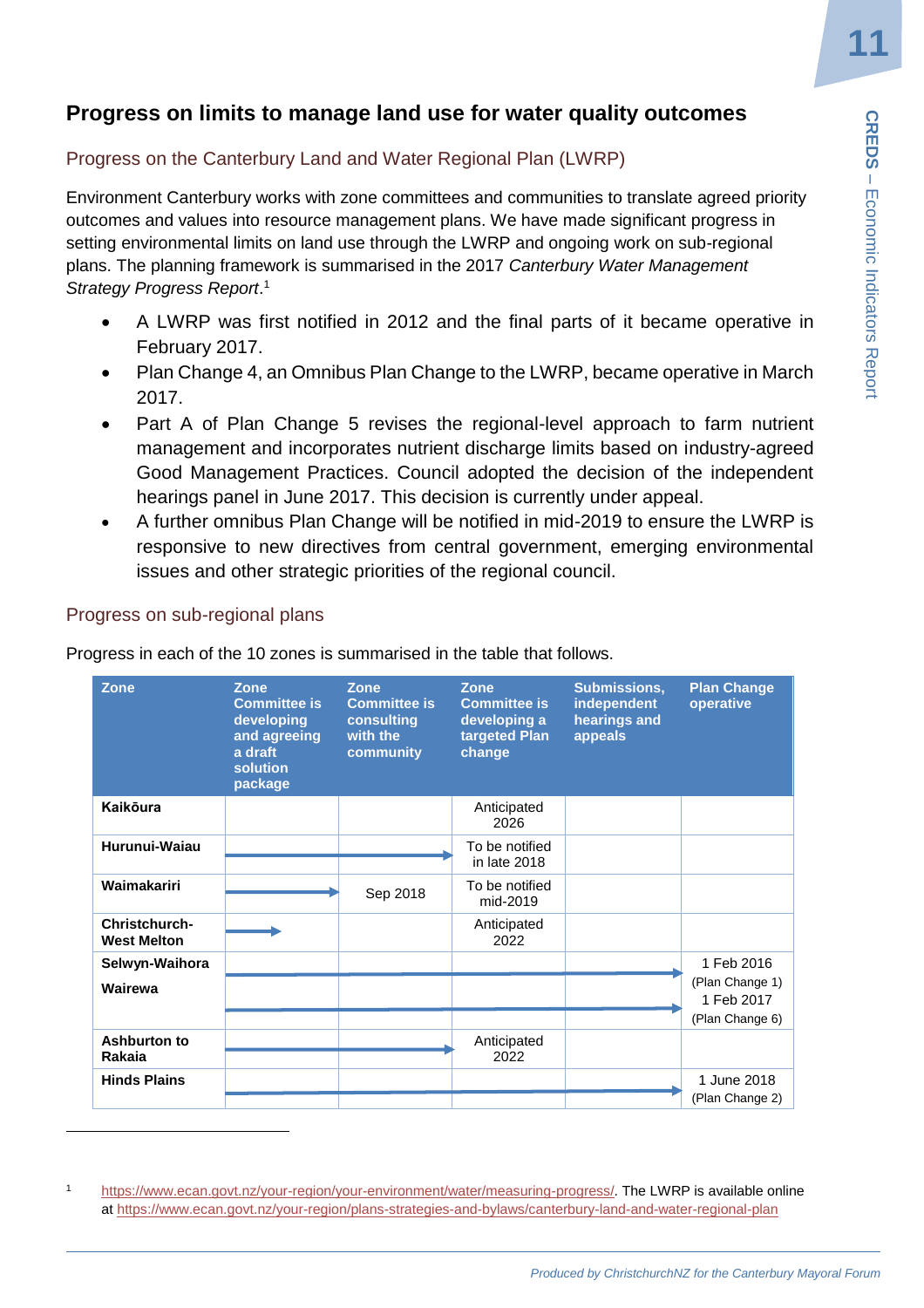| <b>Zone</b>                        | <b>Zone</b><br><b>Committee is</b><br>developing<br>and agreeing<br>a draft<br>solution<br>package | <b>Zone</b><br><b>Committee is</b><br>consulting<br>with the<br>community | <b>Zone</b><br><b>Committee is</b><br>developing a<br>targeted Plan<br>change | <b>Submissions.</b><br>independent<br>hearings and<br>appeals | <b>Plan Change</b><br>operative |
|------------------------------------|----------------------------------------------------------------------------------------------------|---------------------------------------------------------------------------|-------------------------------------------------------------------------------|---------------------------------------------------------------|---------------------------------|
| Orari-Temuka-<br>Opihi-Pareora     |                                                                                                    | Dec 2017 to<br>finalise late<br>2018                                      | To be notified<br>mid-2019                                                    |                                                               |                                 |
| <b>South Coastal</b><br>Canterbury |                                                                                                    |                                                                           |                                                                               |                                                               | 1 Sep 2017<br>(Plan Change 3)   |
| Waitaki                            |                                                                                                    |                                                                           |                                                                               | Under appeal<br>(Plan Change 5,<br>Part B)                    |                                 |

# <span id="page-11-0"></span>Value-added production

## <span id="page-11-1"></span>**Objective**

*Planning and consenting processes, and infrastructure managed by local government, enable value-added production in Canterbury.*



## <span id="page-11-2"></span>**Jobs by sector in Canterbury**

 *Source: Statistics New Zealand, ChristchurchNZ Latest data point: 2017*

Canterbury has a higher proportion of its workforce involved in manufacturing and construction than New Zealand overall. The region also has a lower proportion of its workforce participating in information, media, and telecommunications; and professional, scientific and technical services than New Zealand overall. However, over the next few years this sector mix of jobs is likely to change. As the rebuild eases back, some construction workers will transition into other sectors and the new supply of office and commercial space will allow for growth in services industries.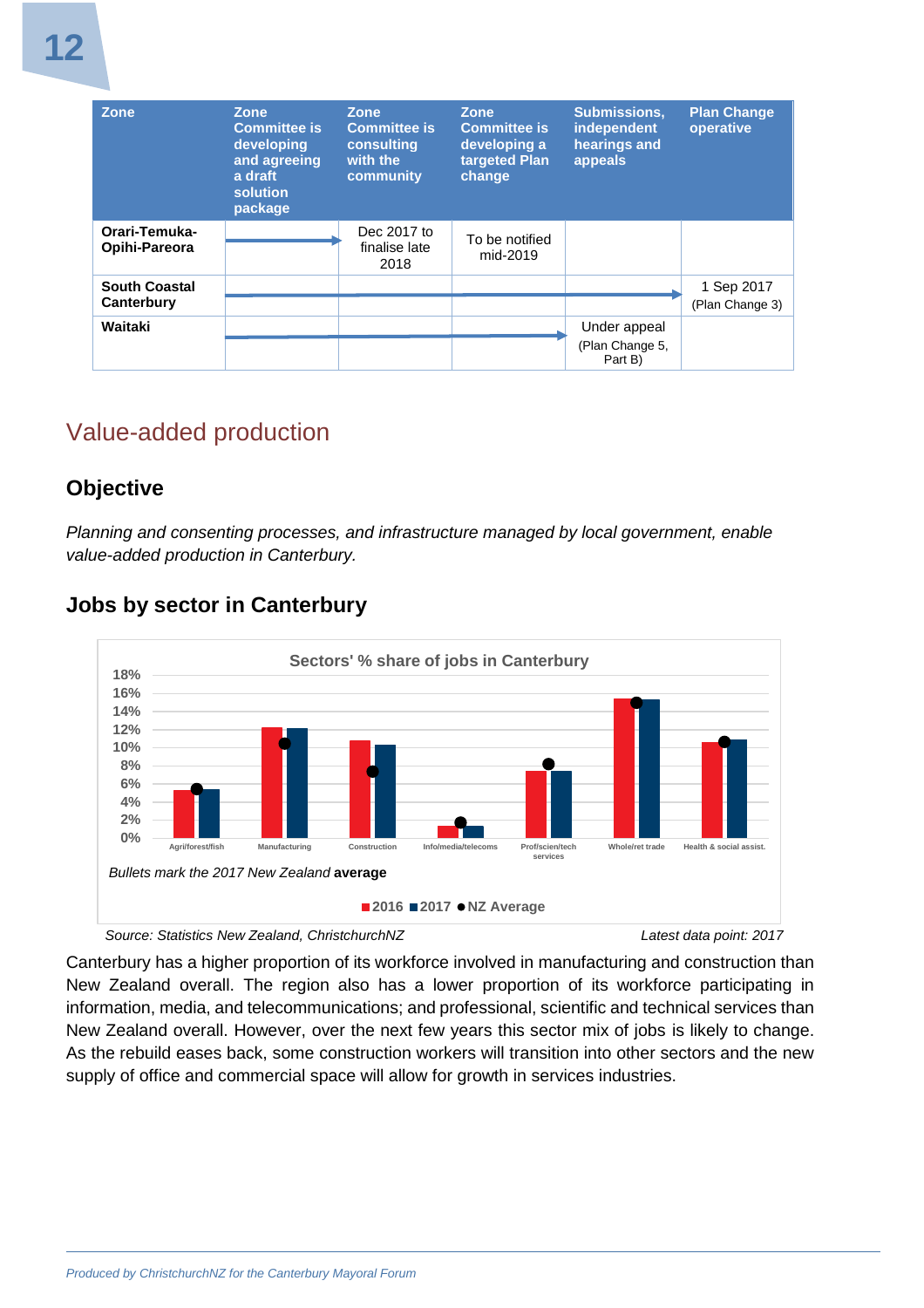# <span id="page-12-0"></span>Education and training for a skilled workforce

## <span id="page-12-1"></span>**Objectives**

- *Business, education and local government sectors are aligned, working together to make Canterbury a great place to study, live and work*
- *Canterbury has an appropriately skilled and educated workforce*
- *Education and training institutions deliver an integrated education programme that maximises benefits to the institutions and to Canterbury.*

## <span id="page-12-2"></span>**Youth not in education, employment or training**



*Source: Statistics New Zealand Latest data point: June 2018*

Strong demand for unskilled workers in the rebuild pushed the youth not in employment, education or training (NEET) rate well below the national average. However, as the rebuild eases, employment opportunities will also ease as evidenced by the convergence of the regional and national NEET rate. Canterbury's June 2018 NEET rate is 10.3%, only slightly below the national average of 10.4%. The NEET rate is a composite number drawn from a number of data sources. It should be seen as indicative, rather than an absolutely accurate measure of youth not in education, employment or training.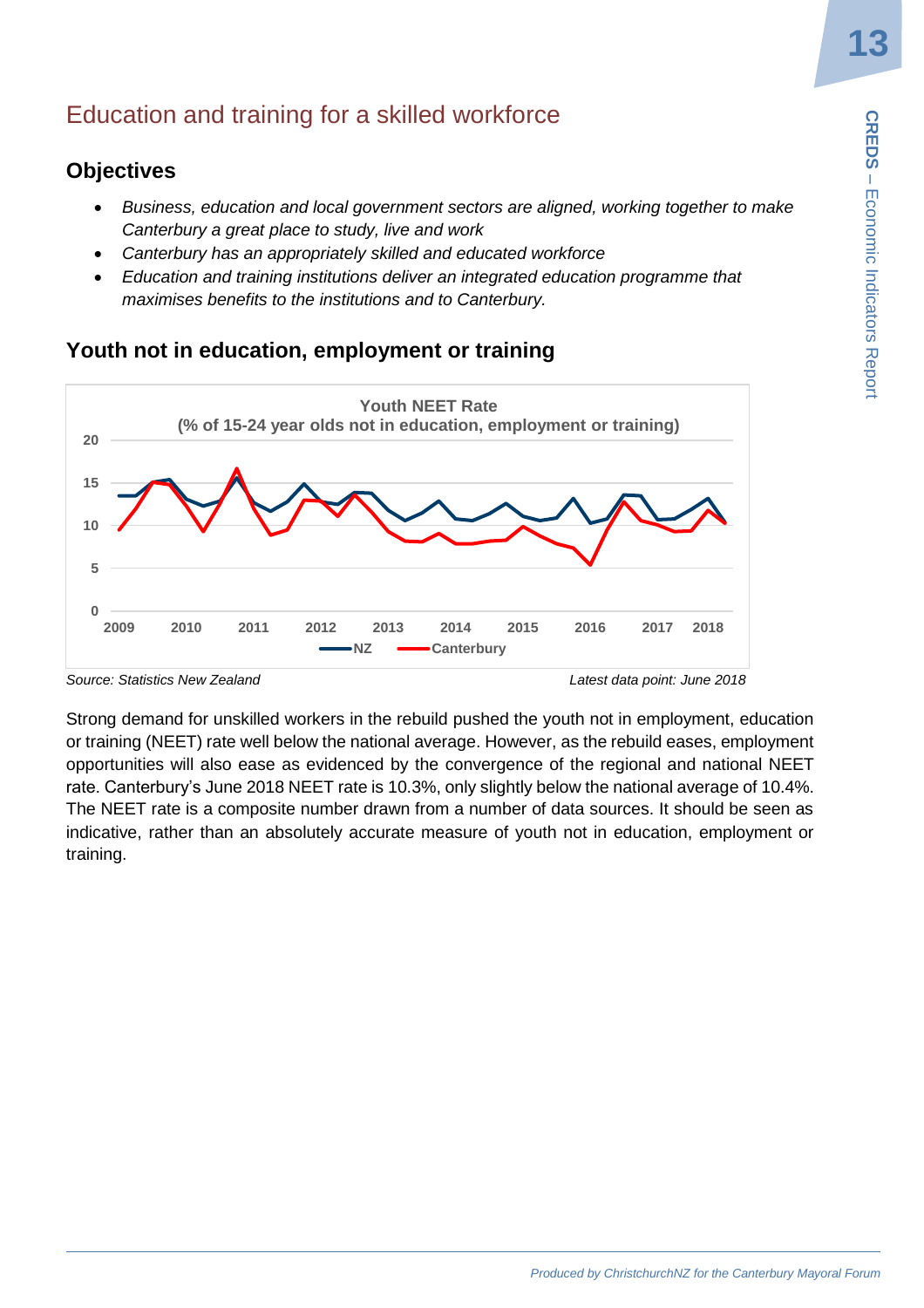

## <span id="page-13-0"></span>**Jobseeker support recipients aged 18–24 years**

 *Source: Statistics New Zealand, MSD, ChristchurchNZ Latest data point: December 2017*

Canterbury has a lower proportion of young jobseeker support recipients than the national average. Waimate and Waitaki Districts feature the highest proportion of young jobseeker support recipients in the region. However, compared with the previous year these districts have seen a decrease in the number of jobseeker support recipients. This indicator is based on the number of jobseeker support recipients (work ready and health or disability) aged 18–24 in the year to June. Kaikōura and Mackenzie figures are suppressed to maintain confidentiality.



## <span id="page-13-1"></span>**18-year olds with NCEA Level 2**

Canterbury is slightly ahead of the national proportion of 18-year olds with NCEA level 2. Within Canterbury, the proportion of 18-year olds with NCEA level 2 is highest in Mackenzie, Selwyn, Timaru and Waitaki. The greatest improvements between 2015 and 2016 were recorded in Mackenzie, Waimate, Kaikōura and Ashburton. Waimate was the only area with achievement below the national average. (2017 data is not yet available).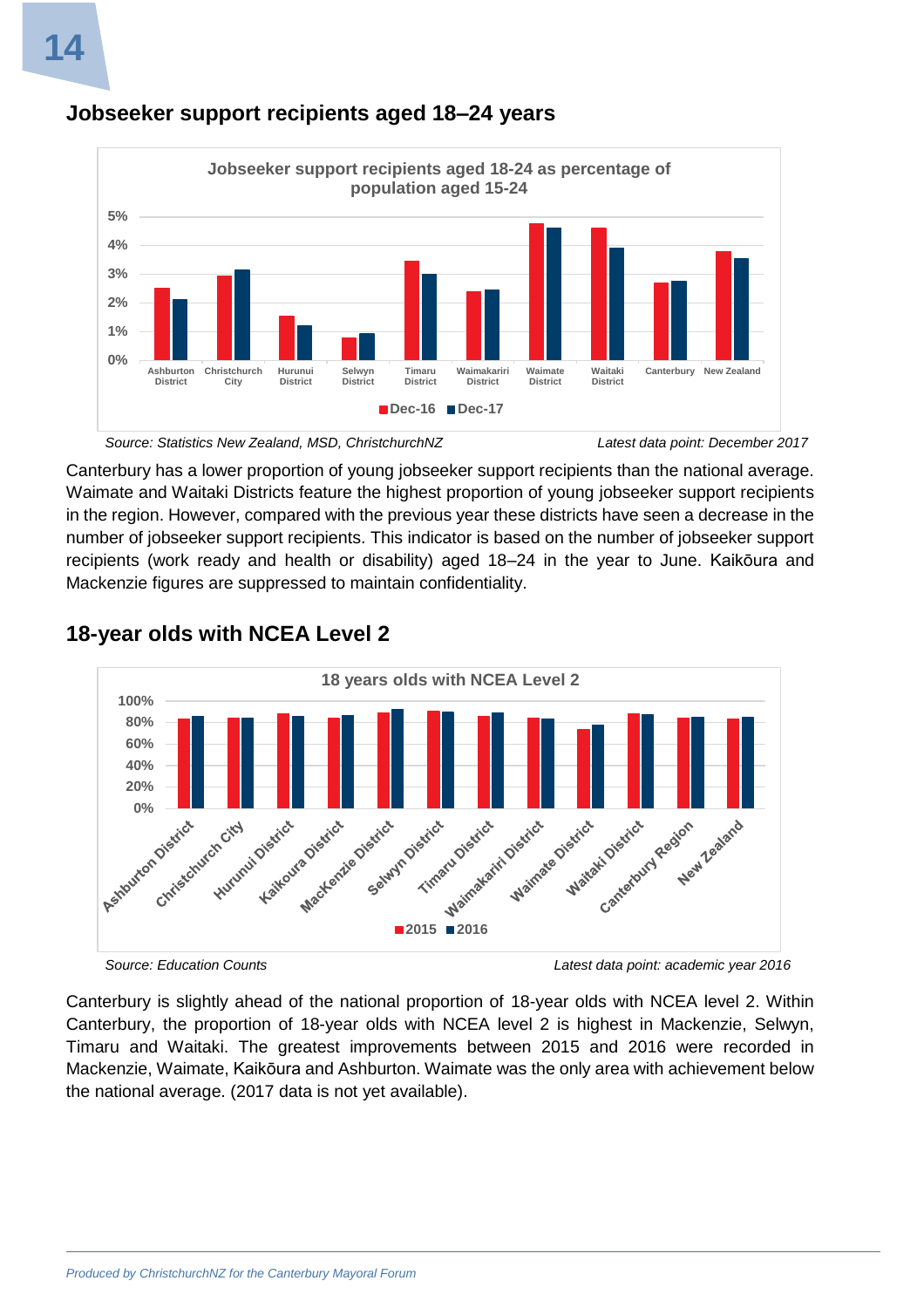**CREDS - Econicators Report** 

Economic Indicators Report

## <span id="page-14-0"></span>**Tertiary enrolments**



 *Source: UC Annual Report Latest data point: academic year 2017*

Enrolments at Canterbury University have recovered following significant post-earthquake decline in enrolments.



Enrolments at Lincoln University have decreased 23% between 2016 and 2017. This fall may be explained by the administrative transfer of the Telford Campus at Lincoln University to The Taratahi Institute of Agriculture in Masterton that occurred in mid-2017. The transfer was publicly announced in 2016 and as a result only a limited number of courses were offered at Telford campus, impacting on total student enrolments in 2017.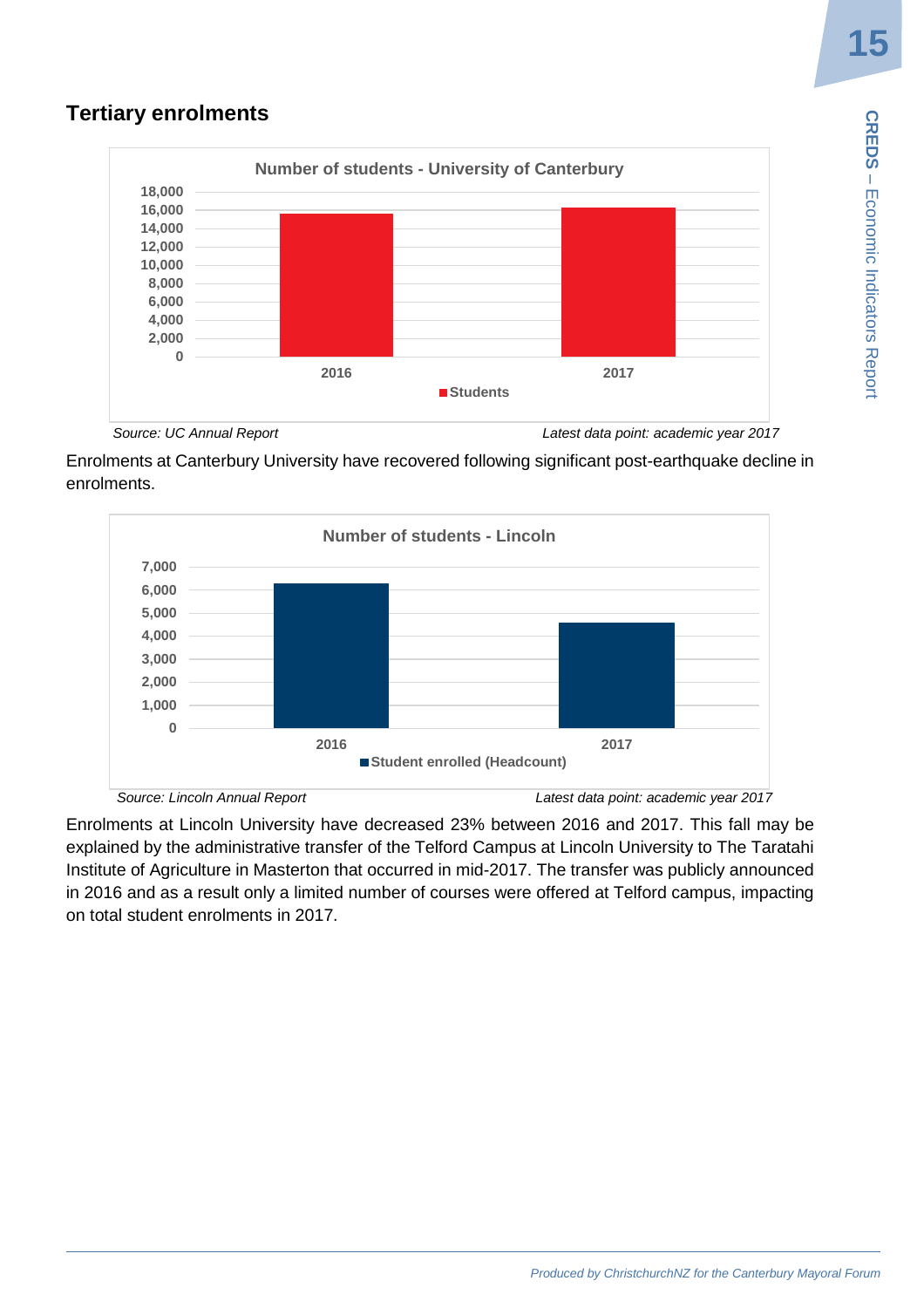

In 2017 there was a fall of 8% for enrolments at Ara. Between 2016 and 2017 there was a notable decrease in enrolments of international students and foundation level provision to domestic students through SAC level 1-2 and Youth Guarantee. A range of wider trends may have influenced domestic enrolments. Within the Ara catchment, there is a declining number of school leavers and overall these leavers are achieving higher levels of NCEA qualification. This trend means there is a reduced demand for Ara foundation-level provision aimed at younger people with a lower level foundation background and an overall smaller number of school leavers going on to tertiary education.



*Source: Education Counts Latest data point: June 2016*

International student numbers in Canterbury unsurprisingly declined immediately after the earthquakes. But international student enrolments are now growing strongly. Changes to immigration settings will, however, affect post-study work rights for international students and as a result are likely to negatively impact the number of international fee-paying student enrolments in the years following 2017.

# <span id="page-15-0"></span>Newcomer and migrant settlement

## <span id="page-15-1"></span>**Objective**

*Skilled workers, cohesive communities: newcomers and migrants are attracted to Canterbury and*  feel welcomed and supported to settle quickly and well, contribute in the workforce and call *Canterbury home.*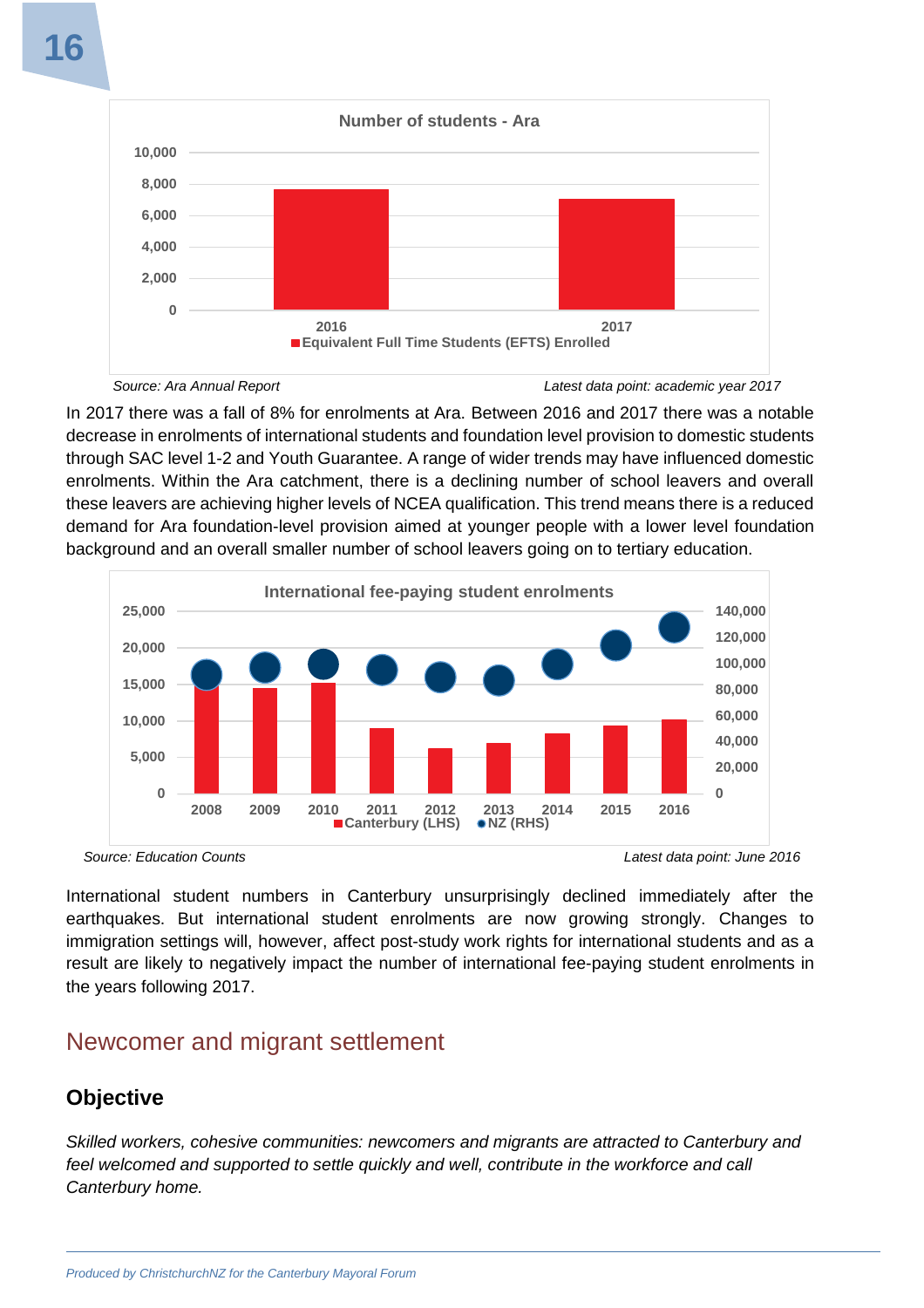## <span id="page-16-0"></span>**Net international migration**



*Source: Statistics New Zealand, ChristchurchNZ Latest data point: June 2018*

Net international migration to Canterbury has been a crucial element of the rebuild effort. Recent inflows have still been very high. These migrants have added vital skills and experience to Canterbury's labour force. Over the long term it seems likely that global competition for people/skills will only intensify, making people attraction a crucial focus for regional economic development in Canterbury.





Christchurch is excluded from the chart above due to the high volume of international migrants to Christchurch relative to other Canterbury districts. The Mackenzie district has experienced the greatest decrease in levels of net migration whereas the Kaikōura district has experienced the greatest growth.

# <span id="page-16-1"></span>Regional visitor strategy

## <span id="page-16-2"></span>**Objective**

*Grow sustainable tourism that focuses on the high-end market, encourages a wider seasonal 'spread', disperses visitors across the region and South Island, and keeps them here longer.*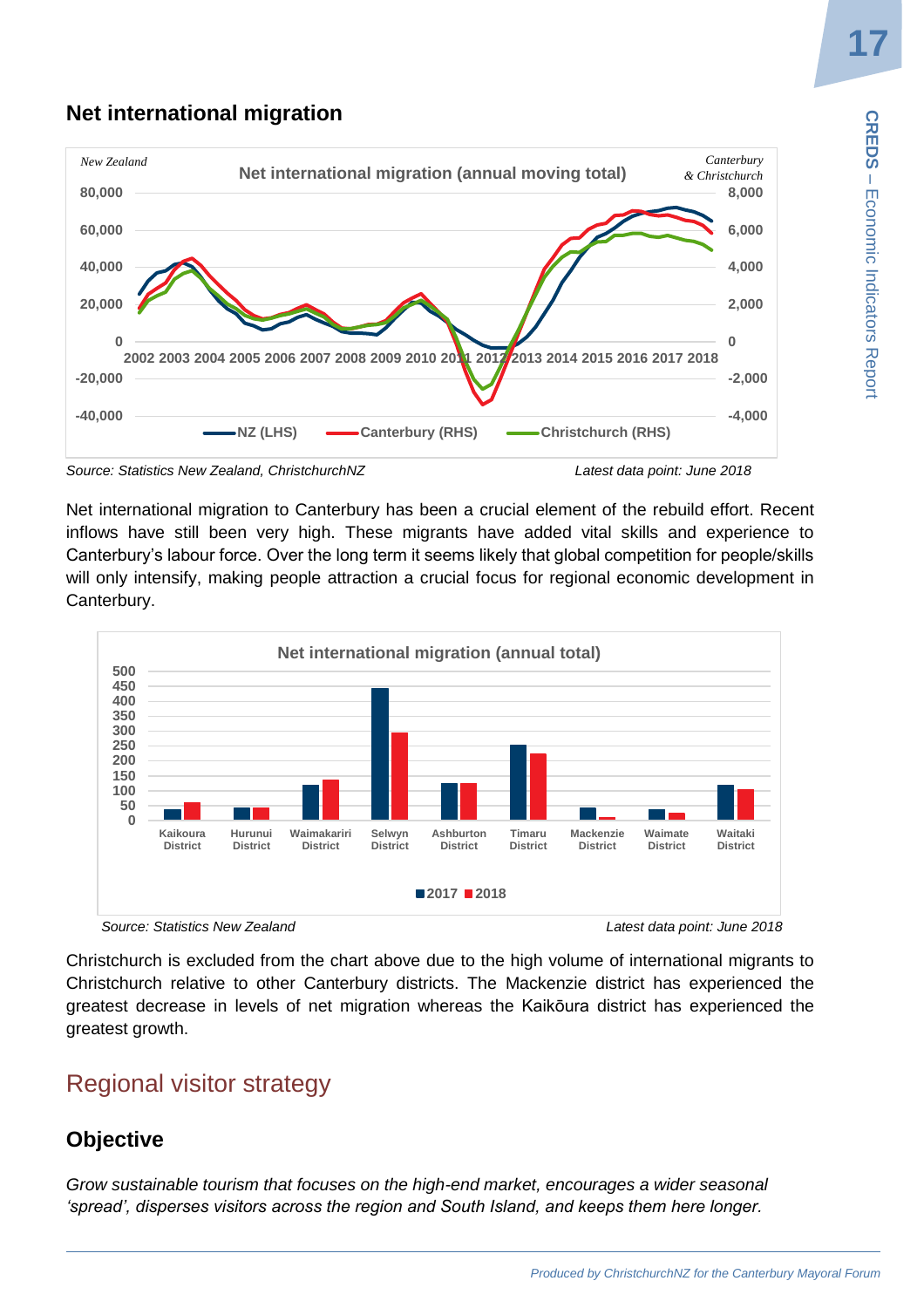# **-30% -20% -10% 0% 10% 20% 30% 2002 2003 2004 2005 2006 2007 2008 2009 2010 2011 2012 2013 2014 2015 2016 2017 2018 International visitor arrivals (annual percent change) NZ Canterbury (ChCh Airport)**

## <span id="page-17-0"></span>**International visitor arrivals**



Again, the earthquakes had a serious adverse effect on inbound tourism to the Canterbury region. But it is now clear that the visitor sector in the region has recovered. Growth in international visitor arrivals to the region has been variable, but broadly consistent with the New Zealand growth rate.



## <span id="page-17-1"></span>**Domestic guest nights**

*Source: Statistics New Zealand, ChristchurchNZ Latest data point: June 2018*

Growth in domestic guest nights across New Zealand has eased throughout 2017 but appears to be making a recovery in 2018. When considering the change over the last 12 months domestic guest nights are performing well for the region. Total guest nights have increased by 9.7% year ended June 2018 compared to year ended June 2017. International guest nights increased over this period by 10.1% and domestic guest nights by 9.3%.